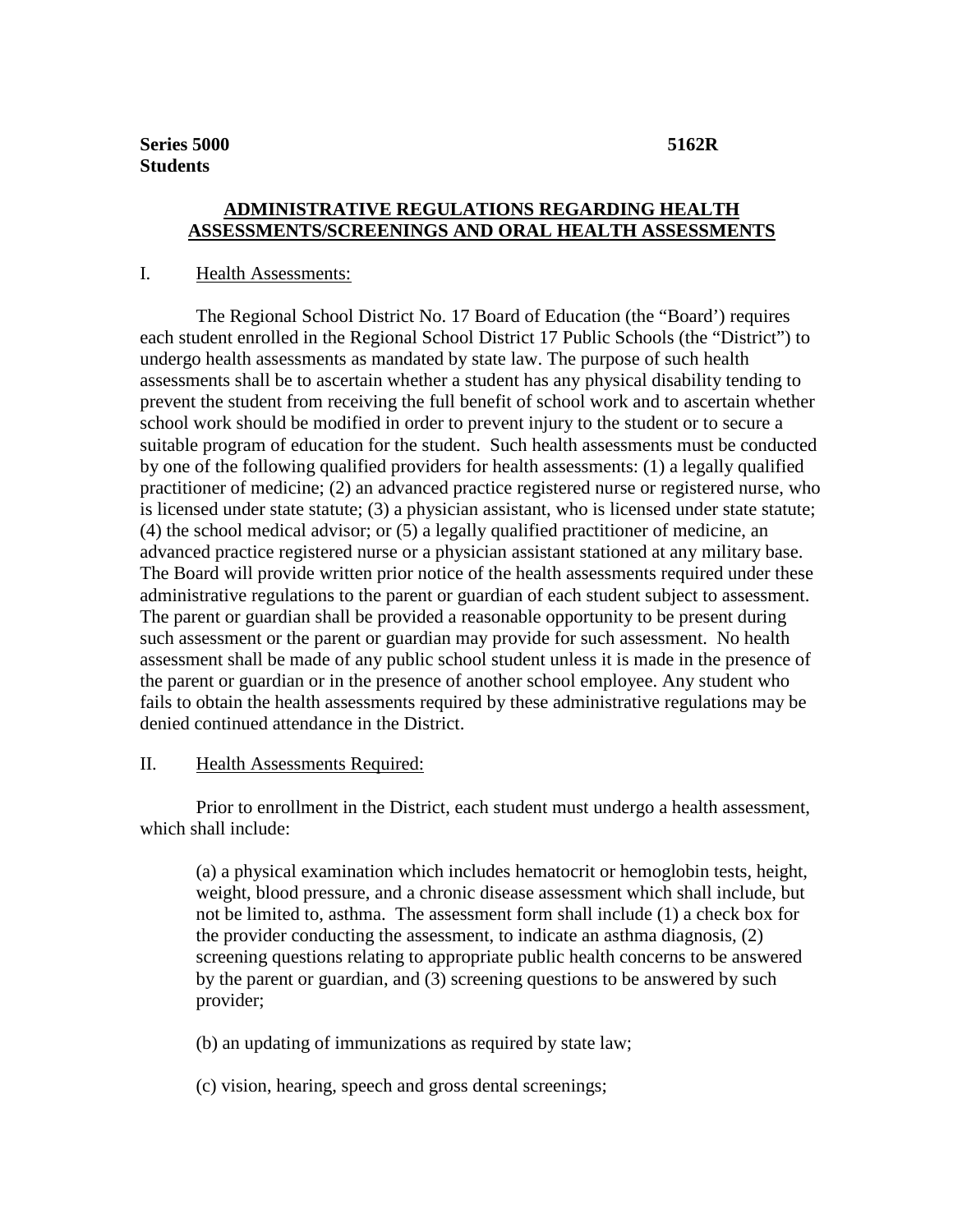(d) such other information, including health and developmental history, as the physician feels is necessary and appropriate.

The pre-enrollment assessment shall also include tests for tuberculosis, sickle cell anemia or Cooley's anemia, and tests for lead levels in the blood if, after consultation with the school medical advisor and the local health department, the Board determines that such tests are necessary. Such tests must be conducted by a registered nurse acting pursuant to the written order of a physician, or physician's assistant, licensed under state law, or an advanced practice registered nurse, licensed under state law.

Each student enrolled in the District must undergo a health assessment in grade *[the Board may choose to set the screening requirement in grade six or grade seven]* and in grade *[the Board may choose to set the screening requirement in grade nine or grade ten]*, which shall include:

(a) a physical examination which includes hematocrit or hemoglobin tests, height, weight, blood pressure, and a chronic disease assessment which shall include, but not be limited to, asthma as defined by the Commissioner of Public Health pursuant to subsection (c) of section 19a-62a of the Connecticut General Statutes. The assessment form shall include (1) a check box for the provider conducting the assessment, to indicate an asthma diagnosis, (2) screening questions relating to appropriate public health concerns to be answered by the parent or guardian, and (3) screening questions to be answered by such provider;

- (b) an updating of immunizations as required by state law;
- (c) vision, hearing, postural and gross dental screenings;

(d) such other information, including health and developmental history, as the physician feels is necessary and appropriate.

The grade six/seven and grade nine/ten assessments shall also include tests for tuberculosis and sickle cell anemia or Cooley's anemia if, after consultation with the school medical advisor and the local health department, the Board determines that such tests are necessary. Such tests must be conducted by a registered nurse acting pursuant to the written order of a physician, or physician's assistant, licensed under state law, or of an advanced practice registered nurse, licensed under state law.

The Board shall provide such assessments free of charge to students whose parents or guardians meet the eligibility requirements for free and reduced price meals under the National School Lunch Program or for free milk under the special milk program.

- III. Oral Health Assessments:
	- A. Prior to enrollment in the District, in grade *[the Board may choose to request the assessment in either grade six or grade seven]* and in grade *[the Board may*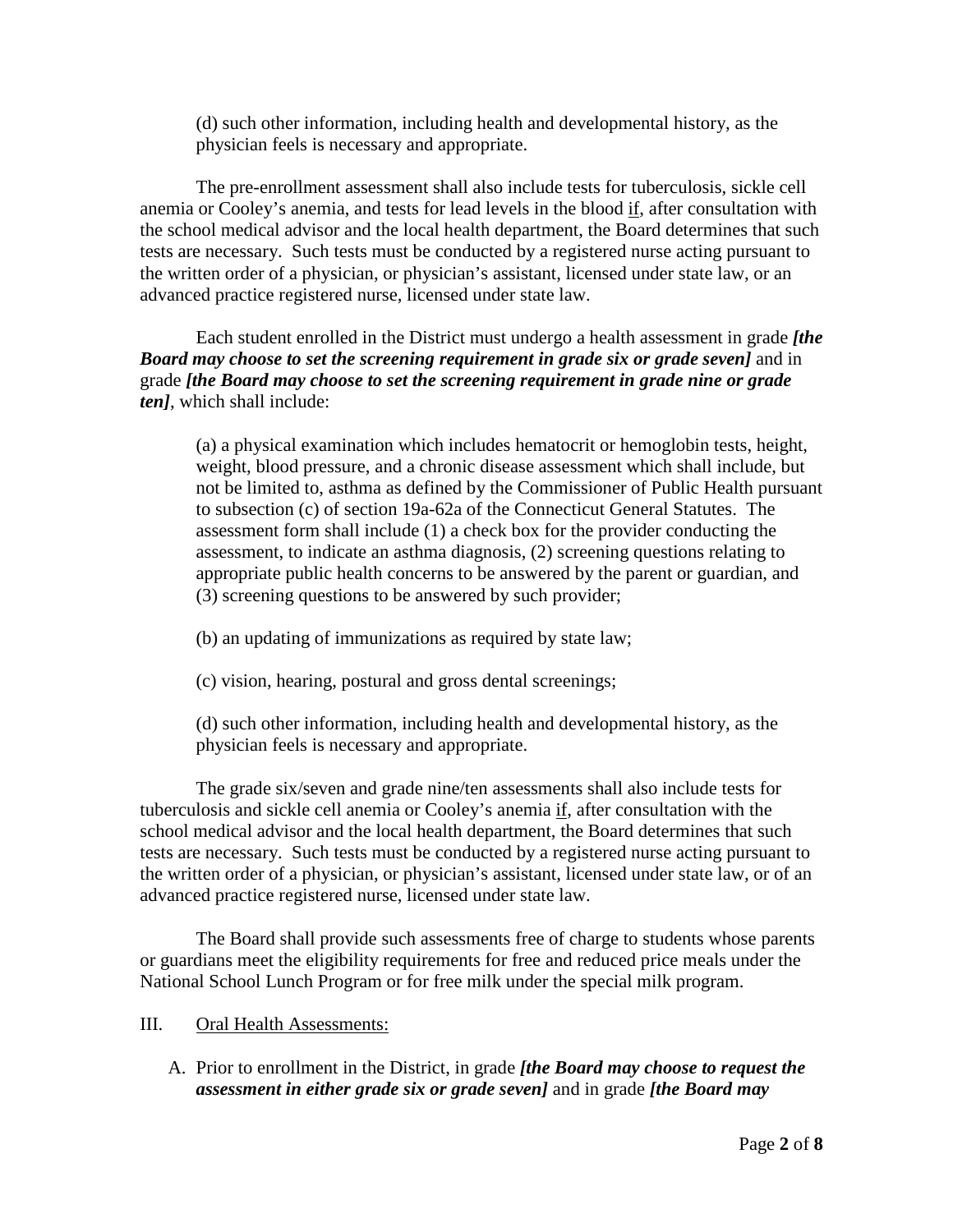*choose to request the assessment in either grade nine or grade ten]*, the Board shall request that each student undergo an oral health assessment. Such oral health assessments must be conducted by one of the following qualified providers for oral health assessments: (1) a dentist licensed under state law; (2) a dental hygienist licensed under state law; (3) a legally qualified practitioner of medicine trained in conducting oral health assessments as a part of a training program approved by the Commissioner of Public Health; (4) a physician assistant licensed under state law and trained in conducting oral health assessments as part of a training program approved by the Commissioner of Public Health; or (5) an advanced practice registered nurse licensed under state statute and trained in conducting oral health assessments as part of a training program approved by the Commissioner of Public Health.

- B. The oral health assessment identified in subsection A above shall include a dental examination by a dentist, or a visual screening and risk assessment for oral health conditions by a dental hygienist, legally qualified practitioner of medicine, physician assistant, or advanced practice registered nurse. The assessment form shall include a check box for the qualified provider conducting the assessment to indicate any low, moderate or high risk factors associated with any dental or orthodontic appliance, saliva, gingival condition, visible plaque, tooth demineralization, carious lesions, restorations, pain, swelling or trauma.
- C. No oral health assessment shall be made of any public school student unless the parent or guardian of the student consents to such assessment and such assessment is made in the presence of the parent or guardian or in the presence of another school employee. The parent or guardian shall be provided with prior written notice of an oral health assessment and be provided with a reasonable opportunity to opt the child out of such assessment, or the parent or guardian may provide for such oral health assessment.
- D. If the Board hosts a free oral health assessment event where qualified providers (identified in subsection A above) perform oral health assessments of children attending a public school, the Board shall notify the parents and guardians of such children of the event in advance and provide an opportunity for parents and guardians to opt their child(ren) out of such event. The Board shall infer parent/guardian consent for each child whose parent or guardian did not opt the child out of the free oral health assessment event and shall provide such child with a free oral health assessment; however, such child shall not receive dental treatment of any kind unless the child's parent or guardian provides informed consent for such treatment.
- E. Any student who fails to obtain an oral health assessment requested by the Board shall not be denied enrollment or continued attendance in the District.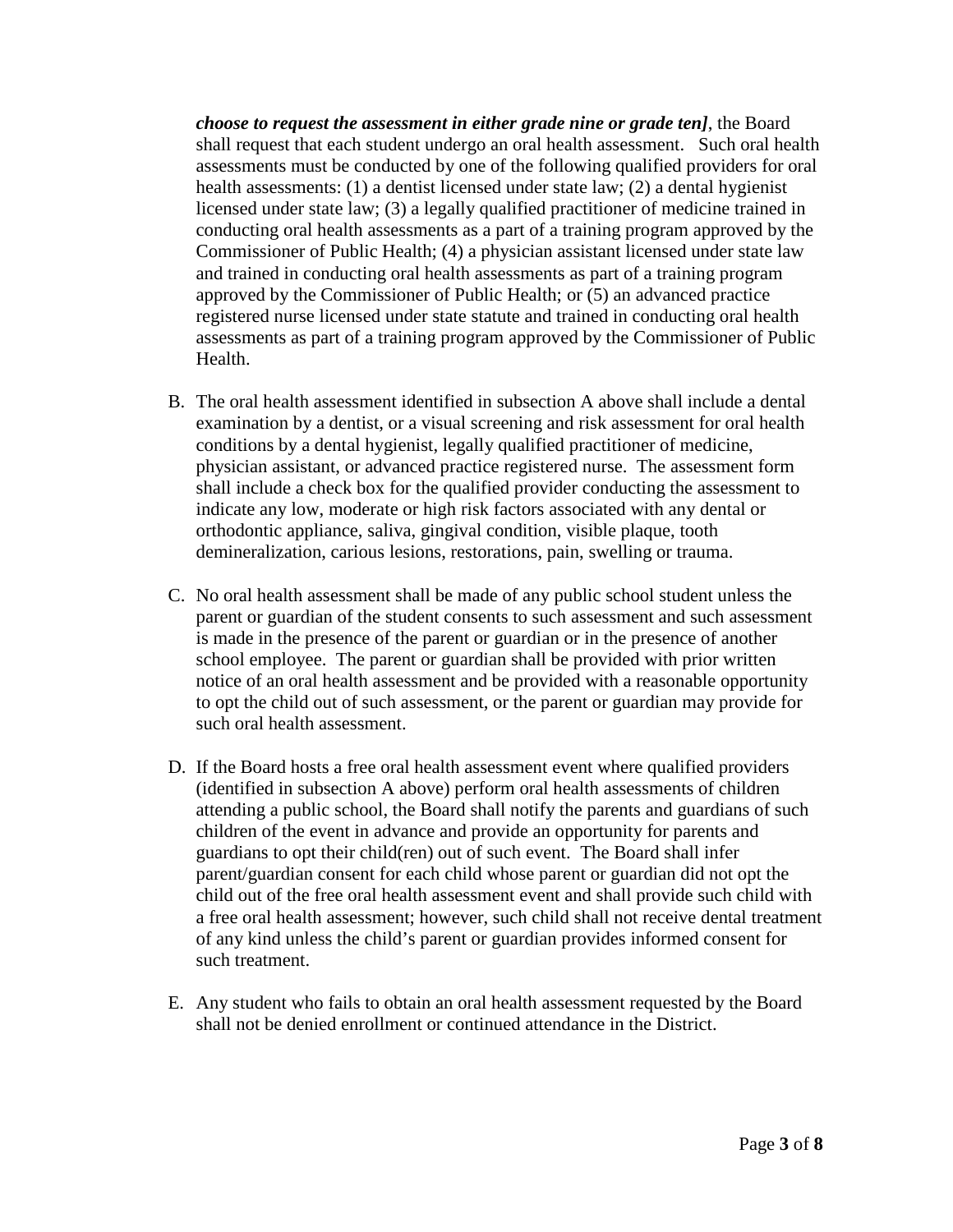## IV. Screenings Required:

The Board will provide annually to each student enrolled in kindergarten and grades one and three to five, inclusive, a vision screening. Such vision screening may be performed using a Snellen chart or an equivalent screening device, or an automated vision screening device. The Superintendent shall give written notice to the parent or guardian of each student (1) who is found to have any defect of vision or disease of the eyes, with a brief statement describing the defect or disease and a recommendation that the student be examined by an optometrist or ophthalmologist licensed pursuant to state law, and (2) who did not receive such vision screening, with a brief statement explaining why such student did not receive such vision screening.

The Board will provide annually to each student enrolled in kindergarten and grades one and three through five, inclusive, audiometric screening for hearing. The Superintendent shall give written notice to the parent or guardian of each student (1) who is found to have any impairment or defect of hearing, with a brief statement describing the impairment or defect, and (2) who did not receive an audiometric screening for hearing, with a brief statement explaining why such student did not receive an audiometric screening for hearing.

The Board will provide postural screenings for (1) each female student in grades five and seven, and (2) each male student in grade eight or nine. The Superintendent shall give written notice to the parent or guardian of each student (A) who evidences any postural problem, with a brief statement describing such evidence, and (B) who did not receive a postural screening, with a brief statement explaining why such student did not receive such postural screening.

All of the screenings required under these administrative regulations will be performed in accordance with regulations applicable to such screenings as adopted by the State Board of Education.

## V. Assessment/Screening Results:

The results of each assessment and screening required or requested by these administrative regulations shall be recorded on forms supplied by the State Board of Education. Each qualified provider performing health assessments or oral health assessments under these administrative regulations shall sign each form and any recommendations concerning a student shall be in writing. Assessment/screening forms shall be included in the cumulative health record of each student and they shall be kept on file in the school attended by the student. If a student transfers to another school district in Connecticut, the student's original cumulative health record shall be sent to the chief administrative officer of the new school district and a true copy retained by the Board. For a student leaving Connecticut, a copy of the records, if requested, should be sent and the original maintained.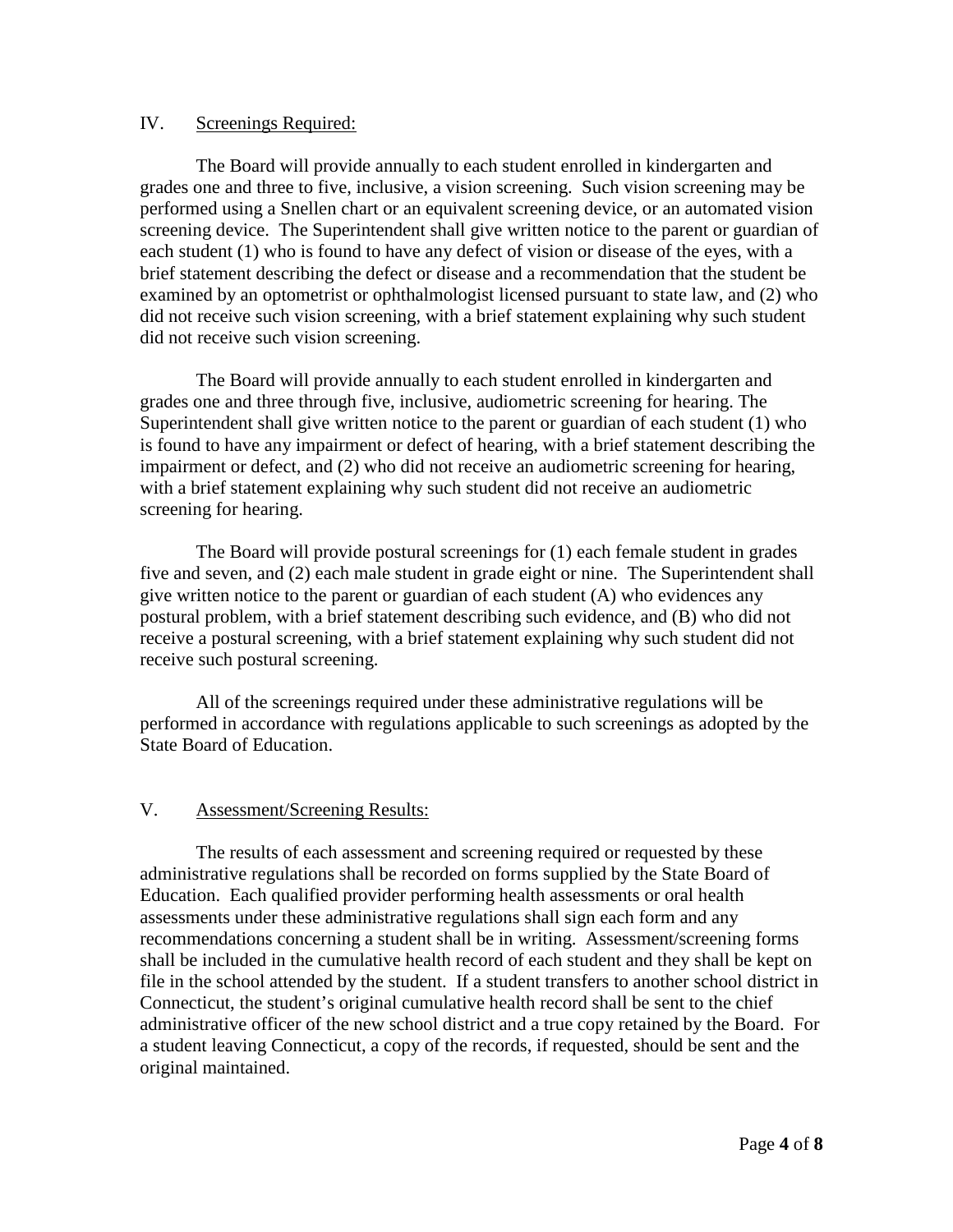Appropriate school health personnel shall review the results of each assessment and screening. If the reviewing school health personnel judge that a student is in need of further testing or treatment, the Superintendent shall give written notice to the parent or guardian of such student and shall make reasonable efforts to ensure that such further testing or treatment is provided. Reasonable efforts shall include determination of whether the parent or guardian has obtained the necessary testing or treatment for the student, and, if not, advising the parent or guardian how such testing or treatment may be obtained. The results of such further testing or treatment shall be recorded, kept on file and reviewed by appropriate school health personnel in the same manner as the results of the health assessments and screenings required or requested under these administrative regulations.

The District shall report to the local health department and the Department of Public Health, on a triennial basis, the total number of children per school and on a districtwide basis having a diagnosis of asthma (1) at the time of public school enrollment, (2) in grade six or seven, and (3) in grade nine or ten. The report shall contain the asthma information collected as required under Section II of these administrative regulations and shall include information regarding each diagnosed child's age, gender, race, ethnicity and school.

## VI. Exemption:

Nothing in these administrative regulations shall be construed to require any student to undergo a physical or medical examination or treatment, or be compelled to receive medical instruction, if the parent or legal guardian of such student or the student, if the student is an emancipated minor or is eighteen (18) years of age or older, notifies the teacher or principal or other person in charge of such student in writing that the student objects on religious grounds to such physical or medical examination or treatment or medical instruction.

# VII. Other Non-Emergency Invasive Physical Examinations and Screenings:

- A. In addition to the screenings listed above, the District may, from time to time, require students to undergo additional non-emergency, invasive physical examination(s)/screening(s).
- B. A non-emergency, invasive physical examination or screening is defined as:
	- 1. any medical examination that involves the exposure of private body parts; or
	- 2. any act during such examination that includes incision, insertion, or injection into the body, but does not include a hearing, vision, or scoliosis screening; and
	- 3. is required as a condition of attendance, administered by the school and scheduled by the school in advance; and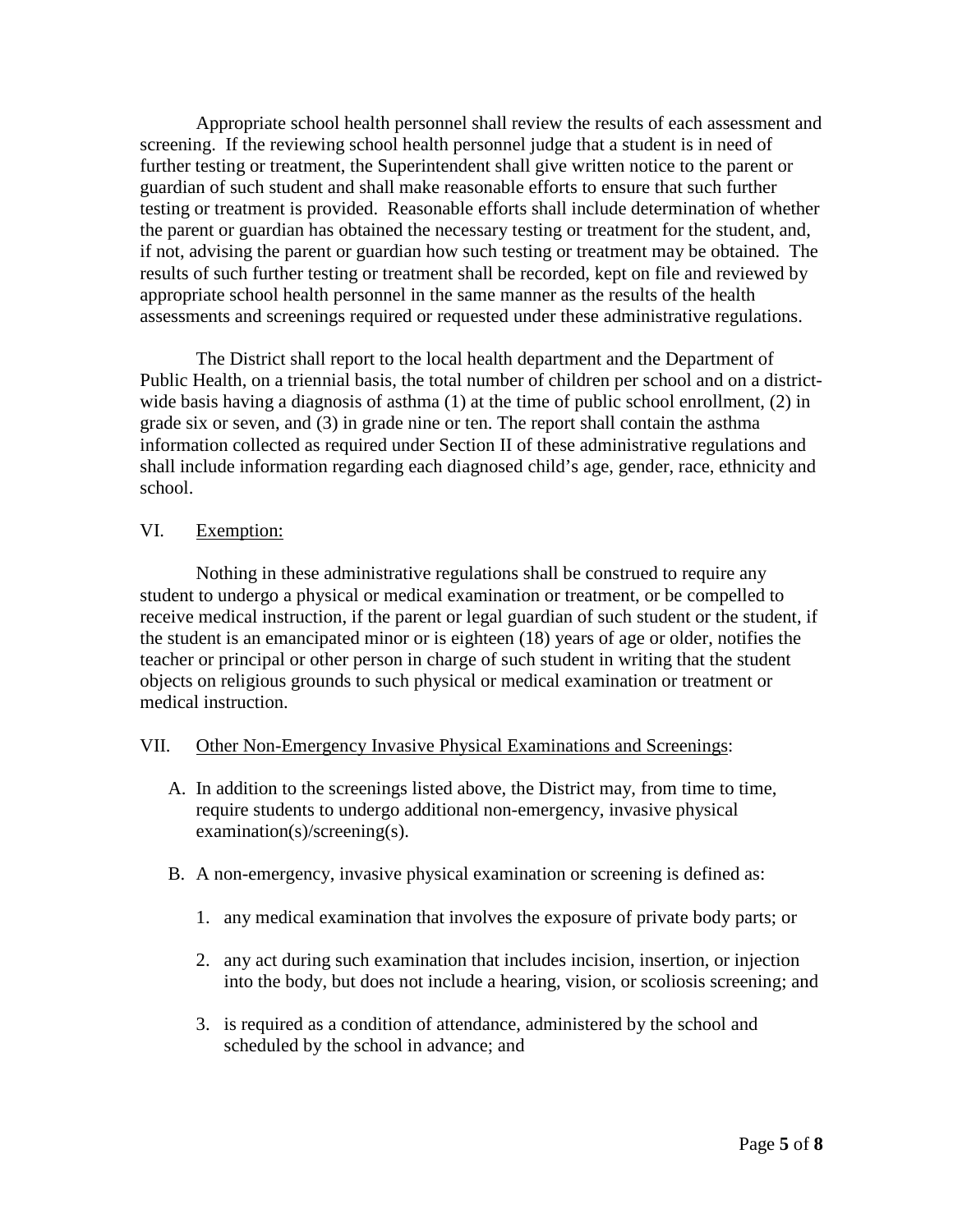- 4. is not necessary to protect the immediate health and safety of the student, or of other students.
- C. If the district elects to conduct any such examinations, then, at the beginning of the school year, the administration shall give direct notice to parents of affected students of the district's intent to conduct the non-emergency invasive physical examination(s) and/or screening(s) described in this subsection. Such notice shall include the specific or approximate dates during the school year of the administration of such non-emergency invasive physical examination(s)/screening(s).
- D. Upon request, the administration shall permit parents or students over the age of eighteen (18) (or emancipated minors) to opt out of participation in the nonemergency invasive physical examination(s)/screening(s) described in this subparagraph.

### VIII. School Representative to Receive Information Concerning Health Assessments:

The Board designates **School Nurse** as the representative for receipt of reports from health care providers concerning student health assessments and oral health assessments.

### Legal References:

*State Law:*

Connecticut General Statutes:

| $$10-206$  | <b>Health assessments</b>                                   |
|------------|-------------------------------------------------------------|
| § 10-206a  | Free health assessments                                     |
| $$10-206d$ | Oral health assessments                                     |
| $$10-208$  | Exemption from examination or treatment                     |
| $$10-209$  | Records not be public. Provision of reports to schools      |
| $$10-214$  | Vision, audiometric and postural screenings: When required; |
|            | notification of parents re defects; record of results       |

Public Act. No. 21-95, "An Act Concerning Assorted Revisions and Additions to the Education Statutes."

Public Act No. 21-121, "An Act Concerning the Department of Public Health's Recommendations Regarding Various Revisions to the Public Health Statutes."

State of Connecticut Department of Education, Bureau of Health/Nutrition, Family Services and Adult Education, Cumulative Health Records Guidelines (Revised Jan. 2012), https://portal.ct.gov/-/media/SDE/School-Nursing/Publications/CHR\_guidelines.pdf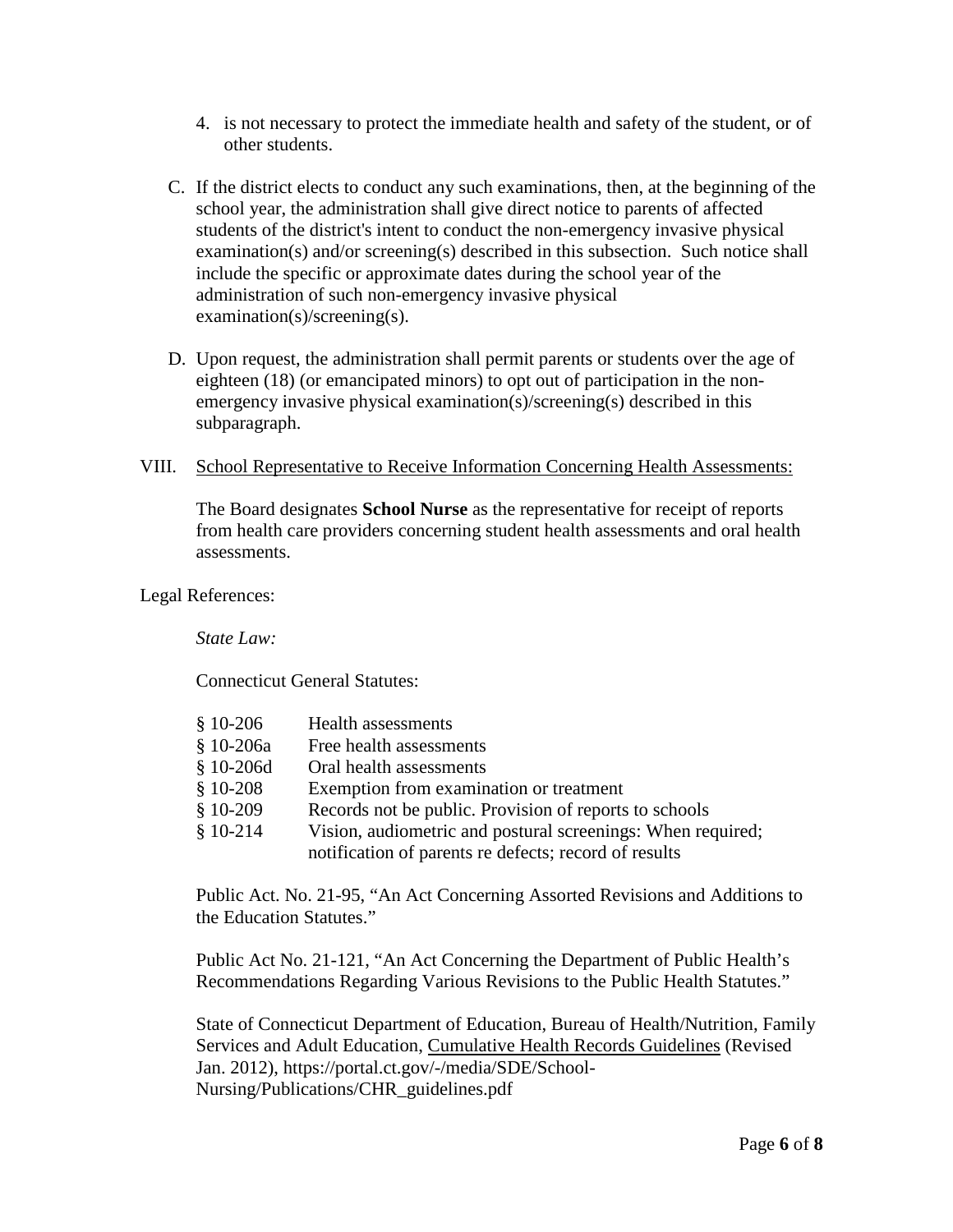*Federal Law:*

Elementary and Secondary Education Act of 1965, as amended by the Every Student Succeeds Act, Public Law 114-95, at 20 U.S.C. §§ 1232h(c)(2)(C)(iii) and  $1232h(c)(6)(B)$ .

BOE APPROVED: 9.21.21 REVISED:  $\frac{\sqrt{1-\frac{1}{2}}}{\sqrt{1-\frac{1}{2}}}}$